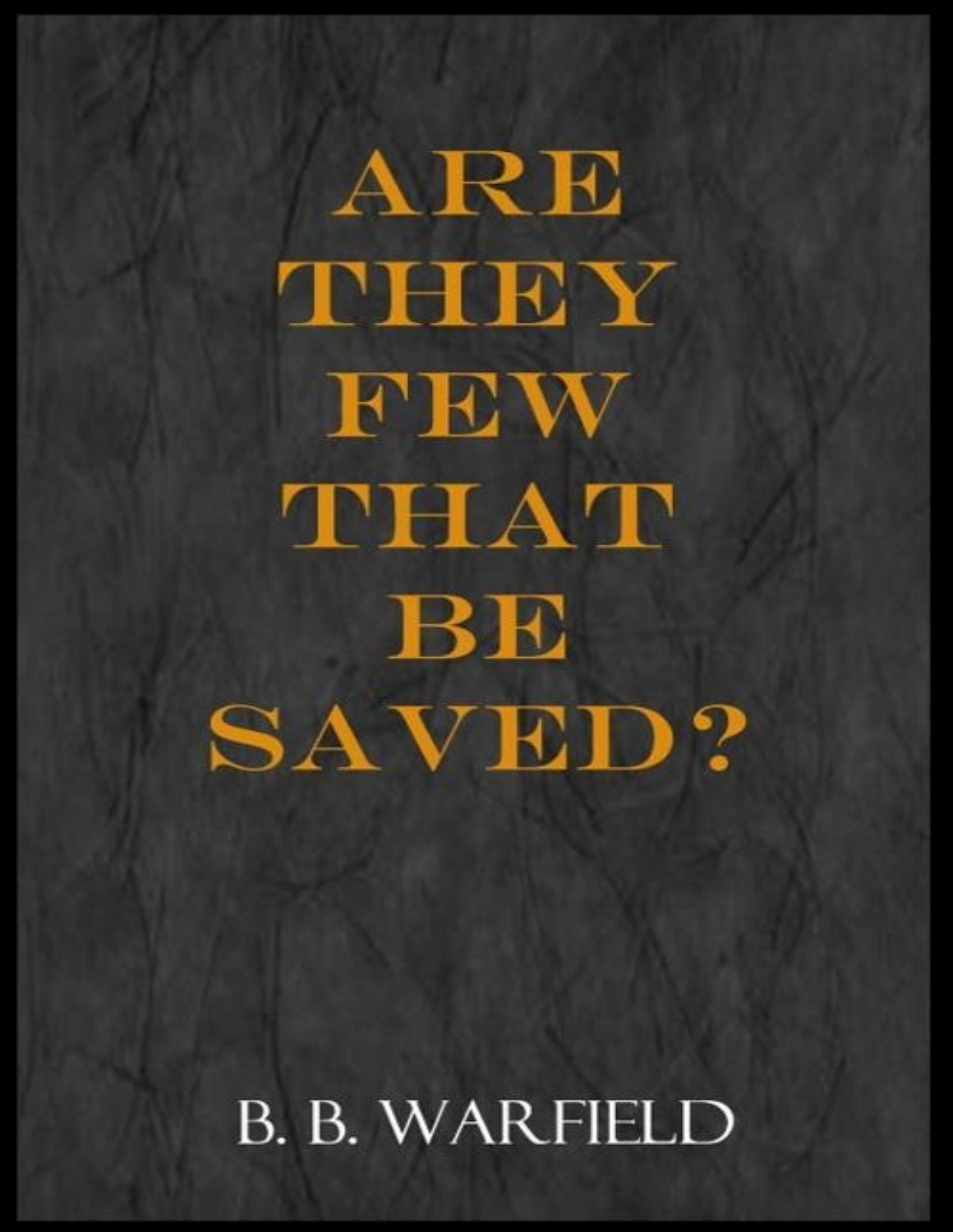

## **Are They Few That Be Saved?**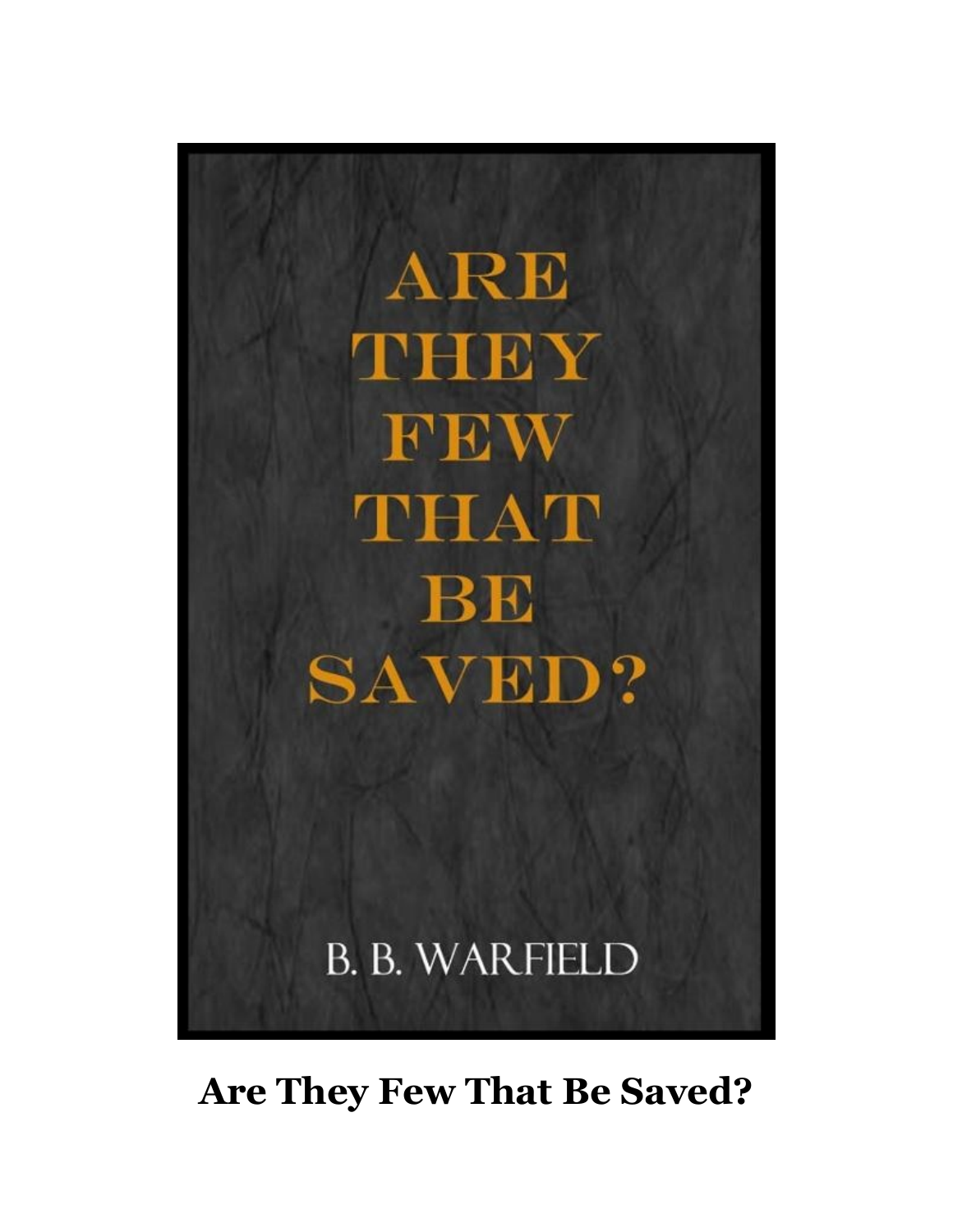## **by B. B. Warfield**

The paucitas salvandorum has long ranked among a wide circle of theologians as an established dogma. To cite only a couple of examples from the great Lutheran systematists of the seventeenth century, John Gerhard (1621) and John Andrew Quenstedt (1685), uncle and nephew, both teach it without misgiving. Speaking of what he calls "the object of eternal life," "Gerhard remarks, that so far as sinners of the human race are concerned, they are first of all "few." "No doubt," he adds in the wish to do justice to the whole subject, "if the elect are considered in themselves and absolutely, their number is sufficiently large (Rev. 7:9: 'After these things I saw and behold a great multitude which no man could number out of every nation, and of all tribes and peoples and tongues, standing before the throne and before the lamb, in white robes and palms in their hands'). But if they are considered comparatively, that is in comparison with the company of the lost, they are and are said to be few. Without any contradiction, therefore, the Scriptures assert that 'many shall come from the east and the west, and shall sit down with Abraham and Isaac and Jacob in the kingdom of heaven' (Matt. 18:11), and that 'there are few that be saved' (Lk. 13:23), that 'the gate is narrow and the way straitened that leadeth unto life, and few are they that find it' (Mat. 7:14; Lk. 13:24), that 'many are called but few chosen' (Mat. 20:16; 22:14)." Similarly, Quenstedt, in enumerating the "attributes" of the elect and of the reprobate—synonyms of the saved and the lost—gives the primary place in the two instances respectively to 'fewness" and "multitudinousness." "The attributes of the elect," says he, "are (1). Fewness, as is taught in Mat. 20:16; 22:14 and elsewhere. 'Many are called but few chosen.' Here ὀλίγοι 'few' are opposed to τοῖς πολλοῖς, 'many,' or πασῖν, 'all,' as is shown by the lucid contrast made by Christ. But Christ contrasts, not election and vocation, but the number of the elect and of the called. If it be asked why the lesser part of men are elected and the larger part reprobated, the answer is that, according to the counsel of God, believers who are few are the elect, and unbelievers who are many are the reprobate. Because there are few that believe, there are also few who are elected." And again: "The attributes of the reprobate are (1) multitudinousness. For, because many are unbelieving, therefore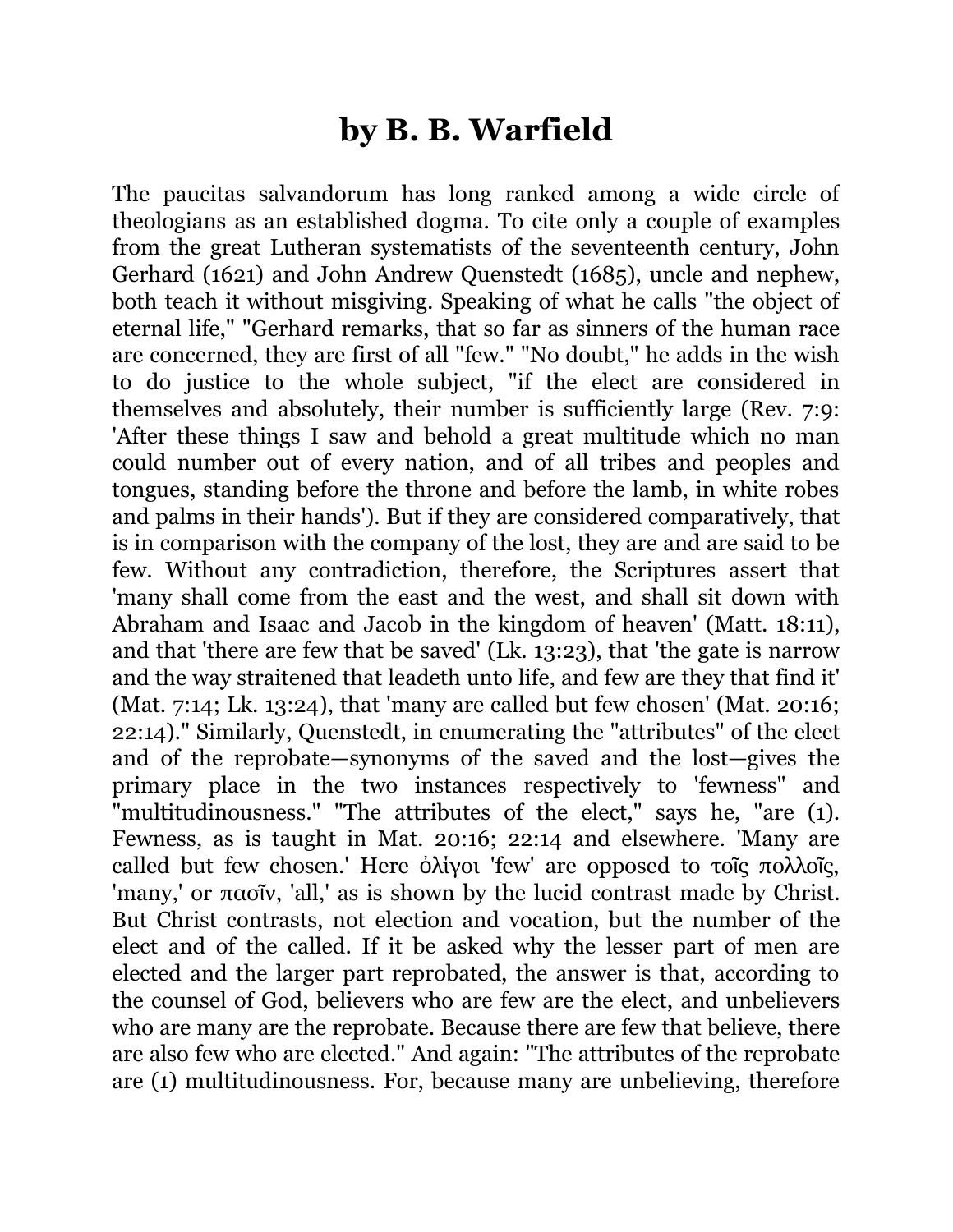also many are reprobated. It is therefore said, 'Few are chosen' (Mat. 20:16), in comparison, that is, with the far greater multitude of the reprobate. The Saviour intimates the same thing in Mat. 7:13f, saying: 'Enter in by the narrow gate, for wide is the gate and broad is the way that leadeth unto destruction; and many are they that enter in thereby. For narrow is the gate and straitened the way that leadeth unto life, and few are they that find it.' Observe, the gates are wide and narrow, and the two ways are broad and strait. The broad way leads to death, the strait to life; the former is trodden by many, the latter is found by few."

The firmness with which this dogma is held could scarcely receive a more striking illustration than is afforded by the necessity under which Abraham Kuyper seems to feel that he rests, of bringing into harmony with it the great fact on which he has repeatedly and very fruitfully insisted, that it is "mankind as an organic whole which is saved" and the lost are accordingly only individuals who have been cut off from the stem of humanity. "Ask," he finely says, on one occasion,6 "whether God has deserted since the fall this, His splendid creation, this human race with all its treasure of His image,—in a word, this His world, in order that, casting it aside, He may create an entirely new somewhat out of and for the elect. And the answer of the Scriptures is a decided negative.… If we liken mankind, thus, as it has grown up out of Adam, to a tree, then the elect are not leaves which have been plucked off from the tree, that there may be braided from them a wreath for God's glory, while the tree itself is to be felled, rooted up and cast into the fire; but precisely the contrary, the lost are the branches, twigs and leaves which have fallen away from the stem of mankind, while the elect alone remain attached to it. Not the stem itself goes to destruction, leaving only a few golden leaflets strewn on the fields of eternal light, but, on the contrary, the stem, the tree, the race abides, and what is lost is broken from the stem and loses its organic connection." Nevertheless he conceives himself bound to explain that the tree of humanity which abides may be, and in point of fact is, less in actual mass than the branches which are broken off for the burning. It is of the very nature of an organic as distinguished from a mechanical object, he argues, that it can suffer changes—even such as contract and curtail it—without losing its identity. "The human race," he explains, "is thus to be compared to a tree which has been pruned and now again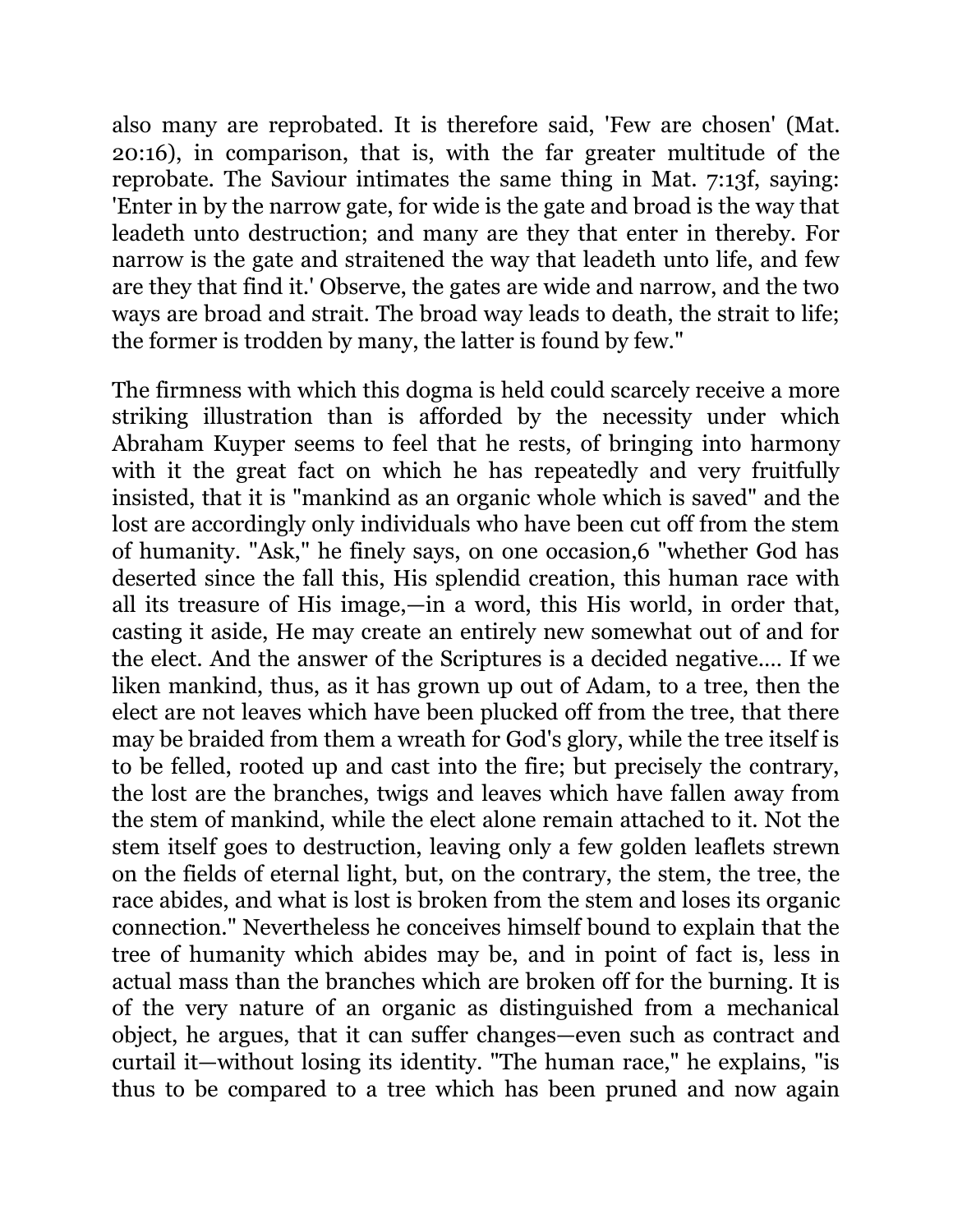shoots up in a smaller size. The ruin of the genus humanum is not restored in its entirety; it becomes in its reconstitution an organism of smaller proportions. The Church, thus, conceived as the reconstitution of the human race, forms an organism of smaller compass, but the organism itself undergoes no change from this. Taken thus relatively, in comparison with the compass which the organism had earlier, the Church is a little flock. Taken absolutely, on the other hand, it is a great host which no man can number. The idea of some Christians that the whole of Europe is sometime to be Christianized, and after a while the entirety of the human race is to bow the knee to Jesus, cannot be maintained. The Holy Scriptures contradict this erroneous idea: Mat. 20:16, 'For many are called, but few chosen,' Mat. 7:14; Lk. 13:23."

The dicta probantia, relied upon for the establishment of this dogma of the fewness of the saved, are, as will have been observed from the instances cited, ordinarily these four: Mat. 7:14f; Luke 13:23f; Mat. 20:16; 22:14. As Mat. 20:13, a mere repetition in any event of Mat. 22:14, is spurious, the proof texts reduce to the three following, which we reproduce from the American Revised Version. "And one said unto him, Lord, are they few that are saved? And He said unto them, Strive to enter in by the narrow door: for many, I say unto you, shall seek to enter in, and shall not be able." (Luke 13:23f.) "Enter ye in by the narrow gate: for wide is the gate, and broad is the way that leadeth to destruction, and many are they that enter in thereby. For narrow is the gate and straitened the way that leadeth into life, and few are they that find it." (Mat. 7:13f.) "For many are called, but few chosen." (Mat. 22:14.)

A scrutiny of these passages will make it sufficiently apparent that they do not form an adequate basis for the tremendous conclusion which has been founded on them. In all of them alike our Lord's purpose is rather ethical impression than prophetic disclosure. Spoken out of the immediate circumstances of the time to the immediate needs of those about Him, His words supply valid motives to action to all who find themselves with similar needs in like circumstances; but they cannot be read as assurances that the circumstances intimated or implied are necessarily constant and must remain forever unchanged. What He says is directed to inciting His hearers to strenuous effort to make their calling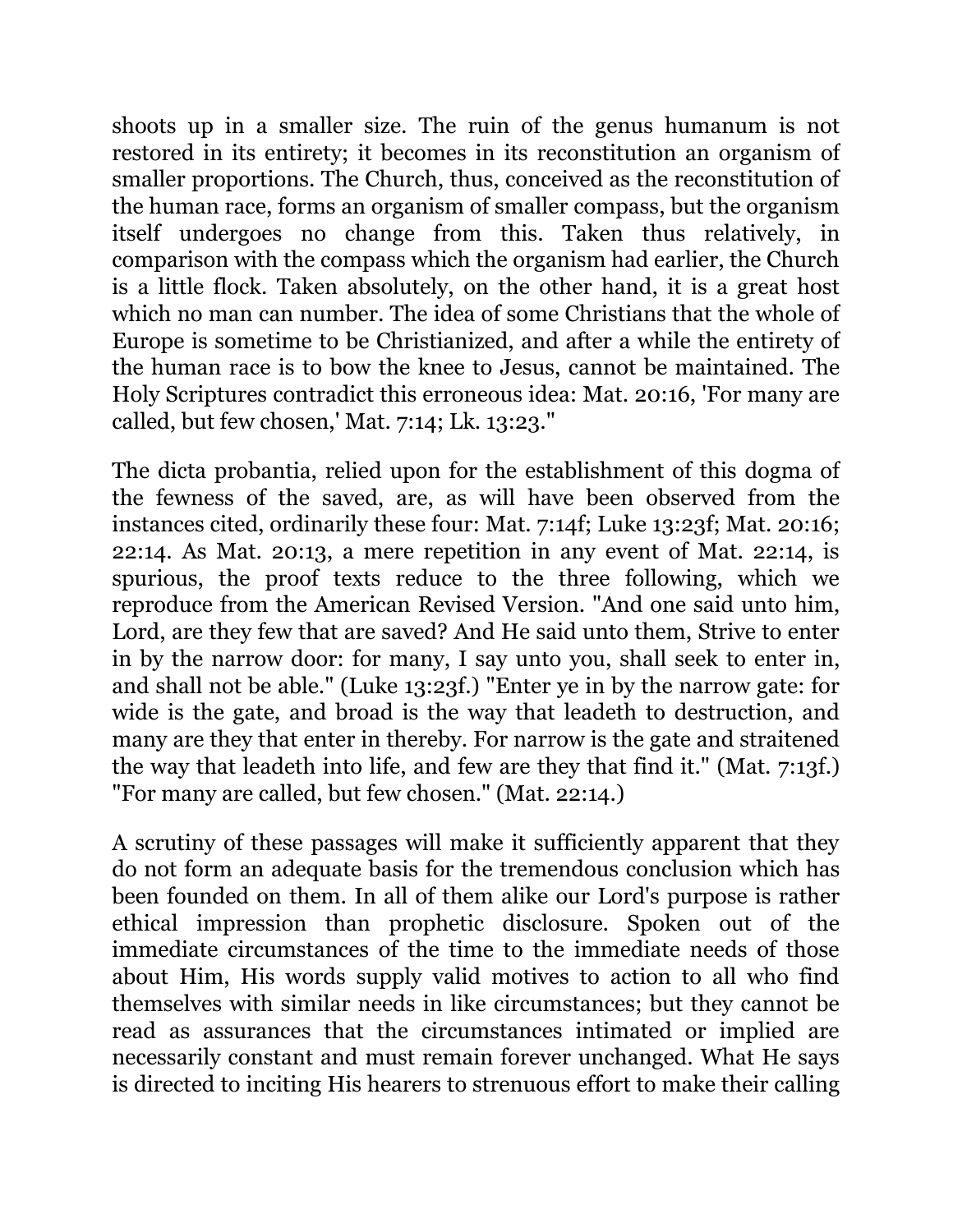and election sure, rather than to revealing to them the final issue of His saving work in the world. When we read His words in the latter sense, we, therefore, do a certain violence to them; in deflecting them from their purpose we distort also their meaning and confuse their implications. We can always learn from these passages that salvation is difficult and that it is our duty to address ourselves to obtaining it with diligence and earnest effort. We can never learn from them how many are saved.

With respect to Luke 13:23, 24, this is obvious on the face of it. The mere fact that Luke has introduced this question and its answer immediately after his record of the two parables of the mustard seed and the leaven in the meal (13:18–21) is evidence enough that he at least saw no intimation in our Lord's declaration that the number of the saved would be few. Theodor Zahn even goes the length of supposing that Luke was led to introduce this question and answer at this point, precisely by his record of these parables. The recognition in them that the Kingdom of God was in its beginnings small and insignificant suggested to him to record the question which these small and insignificant beginnings raised in the mind of one of Jesus' followers and Jesus' response to it. However that may be, it surely would in any event have been impossible for Luke thus to bring simply into immediate conjunction words of our Lord which announce the complete conquest of the world by His Kingdom and words of our Lord which declare that only a few shall be saved.

Meanwhile it is clear that the questioner in our passage spoke under the oppression of the pitiful weakness of the Kingdom as it presented itself to his observation. Certainly Jesus had attracted to His person only a "little flock," and to them He had distinctly promised the Kingdom (12:32). He had been intimating, moreover, ever more and more clearly of late, the exclusion from the Kingdom of the great mass of the people. And His face was now set towards Jerusalem (verse 22). We may fancy the questioner either as deeply troubled by the puzzling situation,12 or as rather pluming himself on belonging to so exclusive a circle. But whether speaking out of a heavy heart or out of a light head,14 the question he put was a natural one in the circumstances.

Our Lord, however, gives no direct response to the question put to Him. He only makes it the occasion of addressing to those about Him (among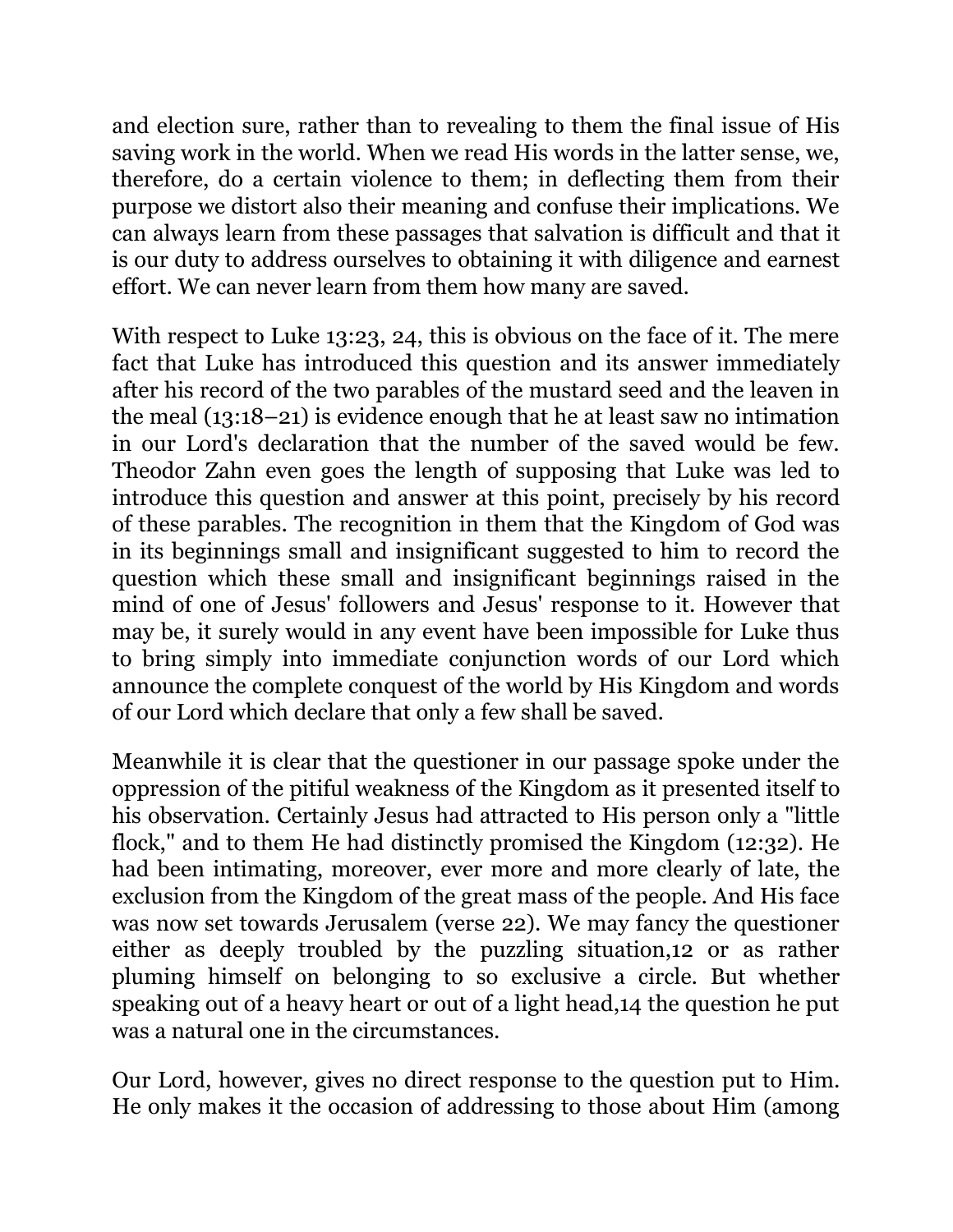whom the questioner is, of course, included) an exhortation and a warning. They are to "strive to go in by the narrow door"—that is the exhortation. And the warning is: "Because many shall try to go in and shall not have the power." The important thing for them is not, to know whether few or many are saved, but, to address themselves strenuously to their own salvation. There is no revelation here accordingly that only a few are saved; there is a solemn declaration that many of those who seek to be saved fail. It is, in other words, not the number of the saved that is announced, but the difficulty of salvation. The point of the remark is that salvation is not to be assumed by any one as a matter of course, but is to be sought with earnest and persistent effort.16 We must fight if we would win; it is in its due application true of all, everywhere and always, that they must enter into the Kingdom of God through many tribulations (Acts 14:22).

The meaning of Mat. 7:13–14, though somewhat more complicated, is scarcely less clear than that of Luke 13:23, 24. The chief formal difference between the two passages is that what is only implied in Luke—the wide door contrasting with the narrow, the two ways leading respectively to the two doors—is brought into open view in Matthew, and the whole scene is painted in detail for us. The characteristic of Matthew's account is, indeed, picturesque vividness, and we shall understand it best if we will visualize it as a picture; if we will summon up in our imagination the broad and roomy road running off on the one side, crowded with passengers, and the hemmed in and constricted pathway passing through its narrow gate on the other, with only a sparse traveller on it here and there; and hear our Lord say as He points the two out, This leads off to destruction, that to life: go in by the narrow gate! It is nevertheless just Luke's "Strive to go in by the narrow door" over again, presented more vividly and drawn out more fully. The lesson is the same; the exhortation is the same; and though the motive adduced is less explicit than in Luke, it, too, is the same. The specialty of Luke's account is the emphasis with which it throws up the difficulty of the task: the exhortation is to strenuous endeavor, "strive"; and the motive adduced is the failure of many to compass the task, "for many, I say to you, shall try to go in and shall not prevail." In Matthew's account, the difficulty of the task is no less the underlying motive of the exhortation, but it is not so openly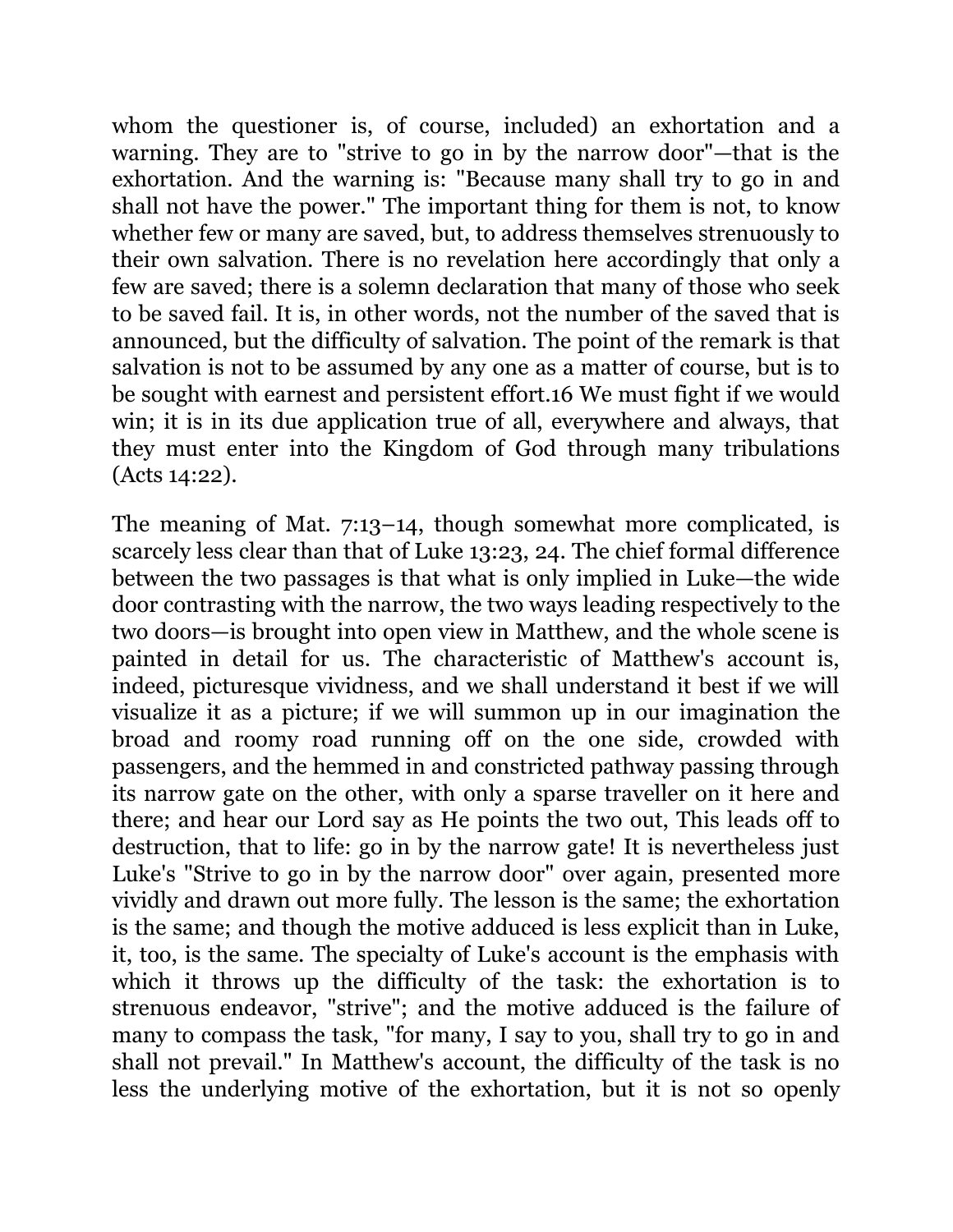asserted. It is left to be implied by the contrast between the wideness and roominess of the road that leads off to destruction, and the narrowness of the gate and the constriction of the way that lead off to life; and the consequent populousness of the one road and the fewness of those by whom the other is discovered. A. B. Bruce says, quite erroneously: "The passage itself contains no clue to the right way except that it is the way of the few." The mark of the right way, on the contrary, is presented as that, in contrast with the broad, ample and smooth road which leads to destruction, it is narrow and constricted and hard to travel. That there are many who enter in by the one road and few who find the other is presented as merely the result of the difference in the roads themselves, that the one is inviting and easy, the other repellent and difficult. The lesson that is taught, therefore, is not that there are few that are saved but that the way of life is hard. It is, therefore, that the fundamental exhortation was not "Go with the few!" but "Go in by the narrow gate!"

No doubt in the picture presented to our gaze the broad and roomy road is represented as crowded with journeyers and the straitened way as followed only by a few. A contrast is thus drawn between those who enter through the broad and roomy road as many, and those who find the narrow gate and straitened way as few. It is not unnatural to read this as intended to teach that the number of the saved in general is inconsiderable, at least in comparison with the number of the lost. Nevertheless it would be wrong thus to transmute this vivid transcript of a phase of life into a didactic assertion of the ultimate proportions of the saved and lost. We should be warned against such mechanical dealings with our Lord's similitudes by a rememberance of parallel instances. There is no more reason to suppose that this similitude teaches that the saved shall be fewer than the lost than there is to suppose that the parable of the Ten Virgins (Mat. 25:1ff) teaches that they shall be precisely equal in number: and there is far less reason to suppose that this similitude teaches that the saved shall be few comparatively to the lost than there is to suppose that the parable of the Tares in the Corn (Mat. 13:24ff) teaches that the lost shall be inconsiderable in number in comparison with the saved—for that, indeed, is an important part of the teaching of that parable. What we have in our present similitude is merely a vivid picture of life, true to the life that lay before the eyes of those our Saviour was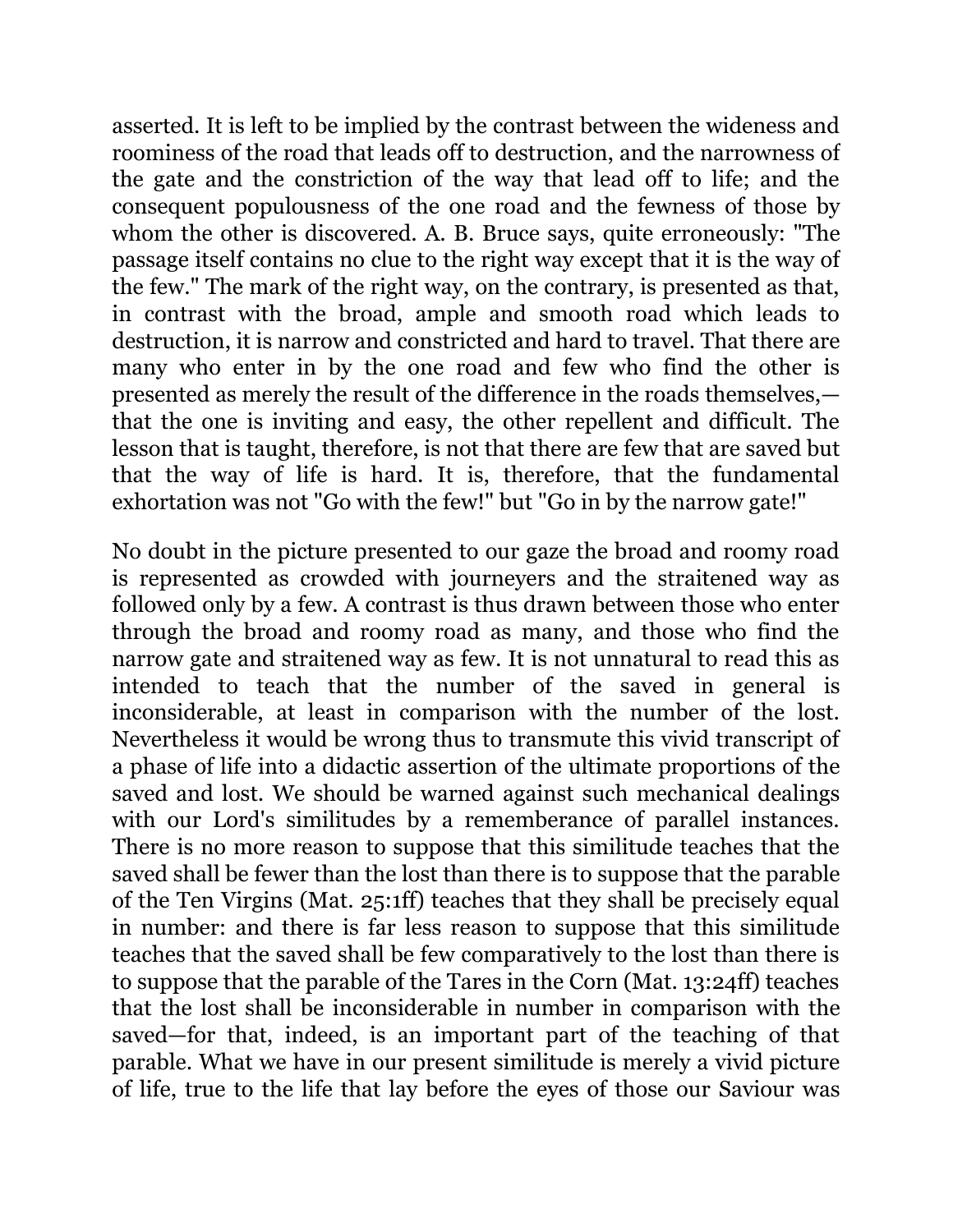addressing; true, no doubt, too, to the life that lies still before our eyes after two thousand years have passed; and therefore carrying home to their consciences and to ours with poignancy and effect the fundamental teaching of the similitude—that the way of life is hard and it is our first duty to address ourselves with vigor to walking firmly in it. But why must we say that this similitude must be equally true to life always and everywhere? Can there be no community—has there never been a community, is there no community to-day—however small, in which, happily, the majority of the inhabitants have deserted the broad and ample road that leads to destruction and are pursuing the straitened way through the narrow gate that leads to life? And as the years and centuries and ages flow on, can it never be—is it not to be—that the proportions following "the two ways" shall be reversed? There is nothing in this vivid picture of the life of man as falling under the observation of our Lord's hearers—and our own—to forbid the hope—or expectation—of such a reversal. That could be only if it were didactically asserted that in the ultimate distribution of the awards of human life, few are to be found among the saved, many among the lost. That is so far from the case here, however, that the proportions of travellers on the two ways are introduced only incidentally and for the purpose of giving point to another lesson,—the difficulty of salvation and the consequent duty of effort in seeking it. If there be any intimation elsewhere in the Scriptures that the proportions of the travellers on the two roads may be altered as time goes on, there is no reason why we should insist, on the basis of this passage, that there must always be few following the narrow way and many the wide—with the result that the sum in the one case shall to the end remain small and in the other shall by the end become enormous. And when we have said that we have already said that the passage supplies in no case any real ground for such an assumption.

There is no more reason to suppose that our Lord intends to sum up the whole history of redemption in the words of Matt. 22:14. The parable of which these words form the concluding clause is no doubt historical in its teaching; it pictures the offering of the Kingdom of God to the Jews by the prophets and the apostles and their rejection of it; and then the turning to the Gentiles and the gathering of the mixed body of the external church. It is with His eye on the rejection of the invitation of the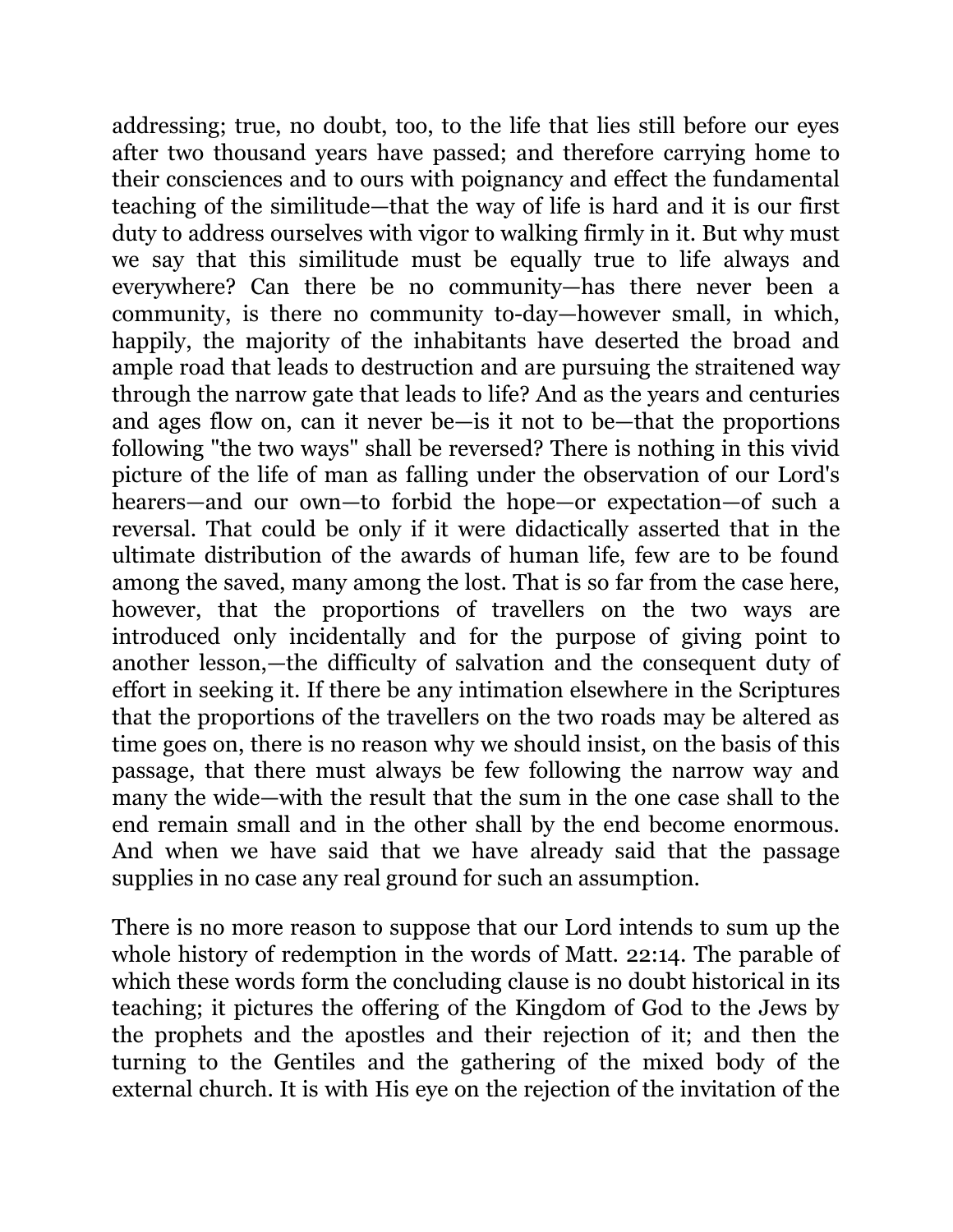Kingdom by the Jews and the sifting out of the unworthy among the Gentiles, symbolized by the single figure of verses 12 and 13, that our Lord sums up the results of this history in the words rendered in our English versions, "For many are called but few chosen." For a right estimate of the meaning of these words it is important to determine whether they form part of the parable itself, the closing words of the king, or (cf. Matt. 18:35) are an addition by our Lord in His own person, summing up the teaching of the parable. In the latter case the terms employed in the saying need not be and probably are not, but in the former case—which seems assuredly the true case26—they cannot be and certainly are not, technical theological terms, analogous to, though not identical in signification with, the terms "called," "elect," which meet us in the didactic portions of the New Testament; but must find their explanation in the foregoing narrative. As this narrative is told, there had been many bidden to the marriage feast, and comparatively few, perhaps, approved; and it must be presumed that it is this experience which the king sums up in his closing words—if they be his. If they be, on the other hand, our Lord's own words summing up the teaching of His parable, it is still most natural to suppose that He confines Himself in His summing up to the bit of history which He had recited and speaks from the standpoint of the moment rather than that of the distant Judgment Day. The bit of history which the parable portrays, however, relates only the contemptuous and ultimately violent rejection of the Kingdom of God by the Jews and the consequent turning to the Gentiles with the result of attracting to it a mixed multitude. This situation is very fairly summarized in the words: "Many are bidden, but few accepted." It would in any event be incredibly harsh to take the word "called" here with any other reference than that in which "call," "called" are repeatedly used in the earlier portion of the parable. Whether, then, we assign the words to the king or to Jesus Himself, speaking outside the limits of the parable, their reference seems confined to the historical experience related in the parable, and that is as much as to say to the days of the founding of the Church.

It is therefore that Calvin in his comment on the passage contents himself with saying: "I do not enter into a searching discussion here of the eternal election of God, because the words of Christ have no other meaning than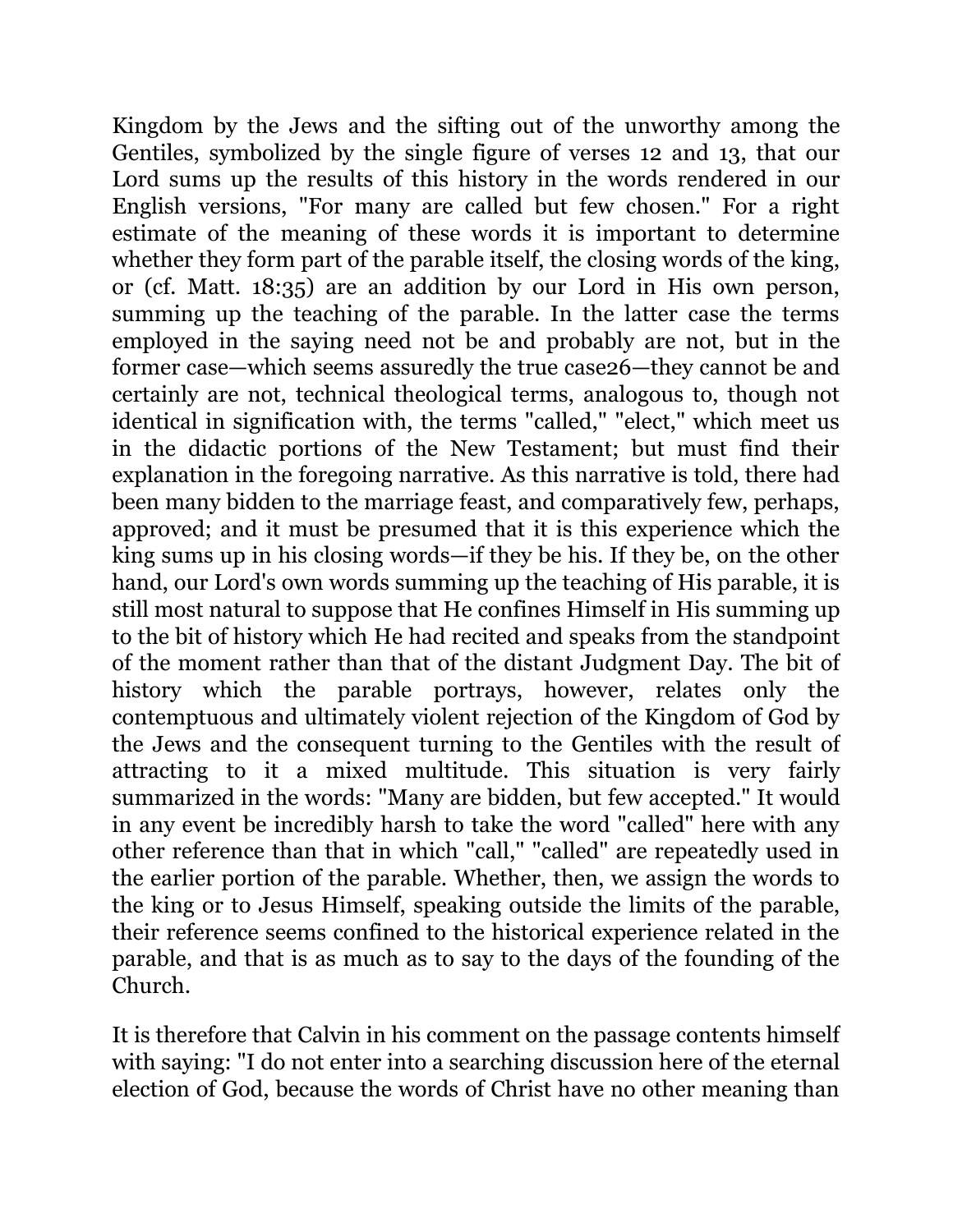that an external profession of faith is not at all a sufficient proof that God will acknowledge as His own all who appear to have accepted His invitation." That, of course, is spoken on the supposition that the reference of the words is only to the immediately preceding verses, which describe the casting out of the man who had not on a wedding garment. If the reference be broadened, as it would seem that it should be, to the whole series of invitations described in the parable and their results,29 the lesson must be correspondingly broadened to something like—if we may borrow Jülicher's words without attaching ourselves too closely to his meaning—"The enjoyment of the Kingdom of God is connected with quite other conditions than merely having been invited." Perhaps we may say that the meaning is simply that there are many who have been invited to the gospel feast who do not really belong there; and that our Lord's ethical intention—always a foremost thing in our Lord's teaching—is, like that of Mat. 7:13f, Luke 13:23f, to incite His hearers to see to it that they both respond to the invitation of the Gospel and live according to it. This is finely brought out by Melanchthon in the intimation that the declaration contains for us a consolation and a warning: a consolation by reminding us, when we see so many hypocrites in the church, that, after all, there is a true church within the church; and a warning, for ourselves to make our calling and election sure.

The weakness of the basis for a dogma of paucitas salvandorum supplied by these passages cannot be buttressed by the adduction of other passages of similar nature. Passages of similar nature are somewhat difficult to discover; and they naturally rest under similar disabilities. Perhaps the most notable of those which readily suggest themselves is 1 Peter 3:20. There we are told that "a few, that is eight souls," escaped in the ark through the water, and this is presented as a type of Christians passing through the water of baptism to safety. The express mention of the fewness of those saved in the ark is certainly noticeable, and suggests that Peter was writing out of a keen sense of the fewness of those whom he saw typified by this escape. This being granted, however, we are scarcely justified in going on and seeing here an assertion of the fewness of the saved as the ultimate fact of all Christian development. Why may we not rather see here the reflection in Peter's consciousness of his own experience of the first proclamation of Christianity? Unquestionably it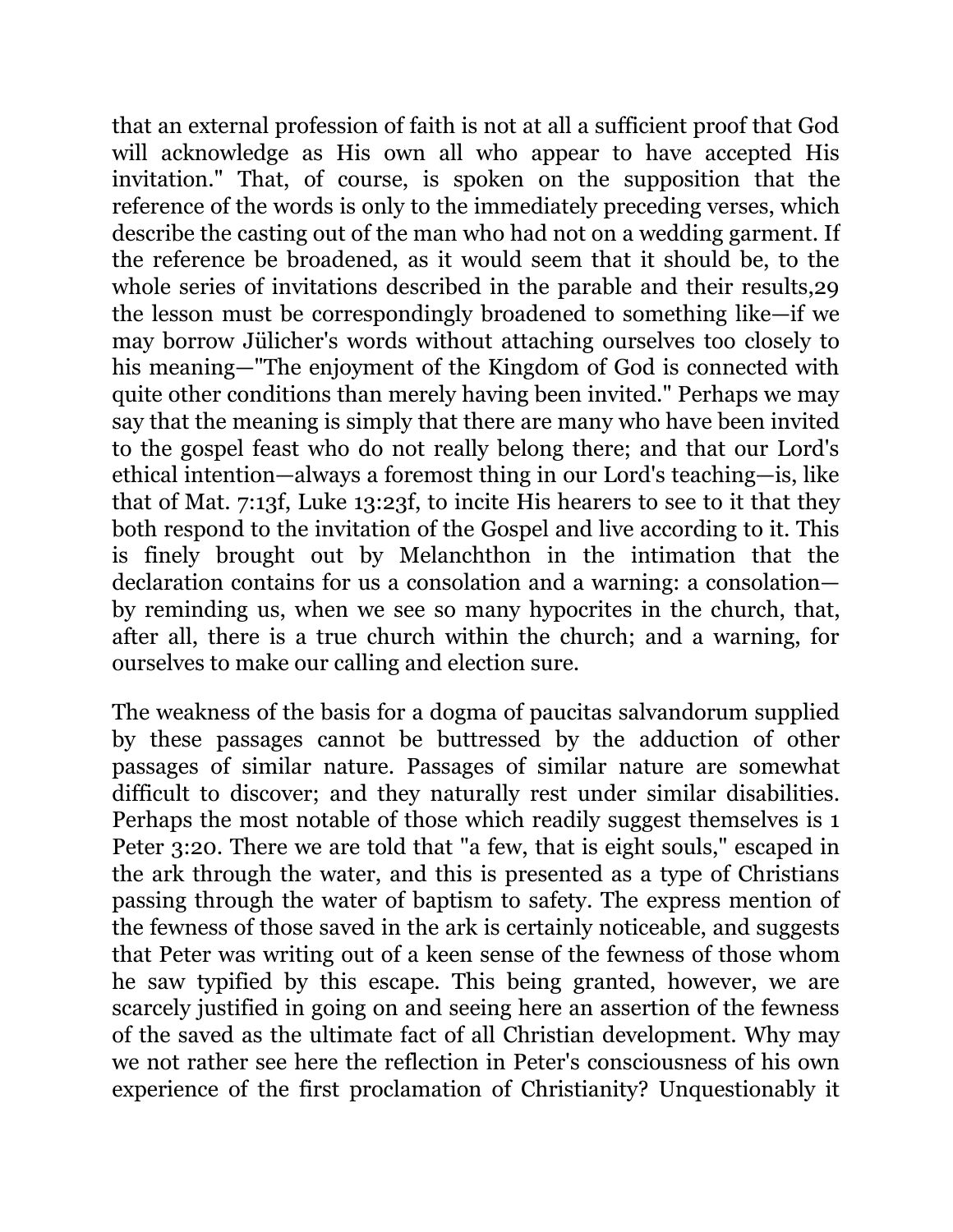was in very small beginnings that the Kingdom of God began; or, perhaps, the right form of statement is that the Kingdom of God has begun—for is not this church of the twentieth century still the primitive church?"34 To our Lord, to His apostles, to His followers up to to-day the Kingdom of God has been like the mustard seed, "which indeed is less than all seeds," or like a mere speck of leaven which is lost in the meal in which it is buried. (Mat. 13:31–35.) E. H. Plumtre is not without a measure of justification, therefore, when he writes: "The sad contrast between the many and the few runs through all our Lord's teaching. He came to 'save the world,' and yet those whom He chooses out of the world are but a 'little flock.' The picture is a dark one; and yet it represents but too faithfully the impression made—I do not say on Calvinist or even Christian, but on any ethical teacher—by the actual state of mankind around us." What saves the picture from being as dark as it is painted is that the contrast between the many and the few is not the only contrast which runs through our Lord's teaching and the teaching of His apostles. Side by side with it is the contrast between the present and the future. These small beginnings are to give way to great expansions. The grain of mustard seed when sowed in the field (which is the world) is not to remain less than all seeds: it is to become a tree in the branches of which the birds of heaven lodge. The speck of leaven is not to remain hidden in the mass of meal: it is to work through the meal until the whole of it is leavened. The presence of this class of representations side by side with those which speak of few being saved necessarily confines the reference of the latter to the initial stages of the kingdom, and opens out the widest prospect for the reach of the saving process as time flows on; so wide a prospect as quite to reverse the implications with respect to the ultimate proportions of the saved and the lost.

It does not fall within the scope of this discussion to adduce the positive evidence that the number of the saved shall in the end be not small but large, and not merely absolutely but comparatively large; that, to speak plainly, it shall embrace the immensely greater part of the human race. Its purpose has been fulfilled if it has shown that the foundation on which has been erected the contrary opinion, that the number of the saved shall be comparatively few, far the smaller part of the race, crumbles when subjected to scrutiny. For the rest it will suffice simply to remark in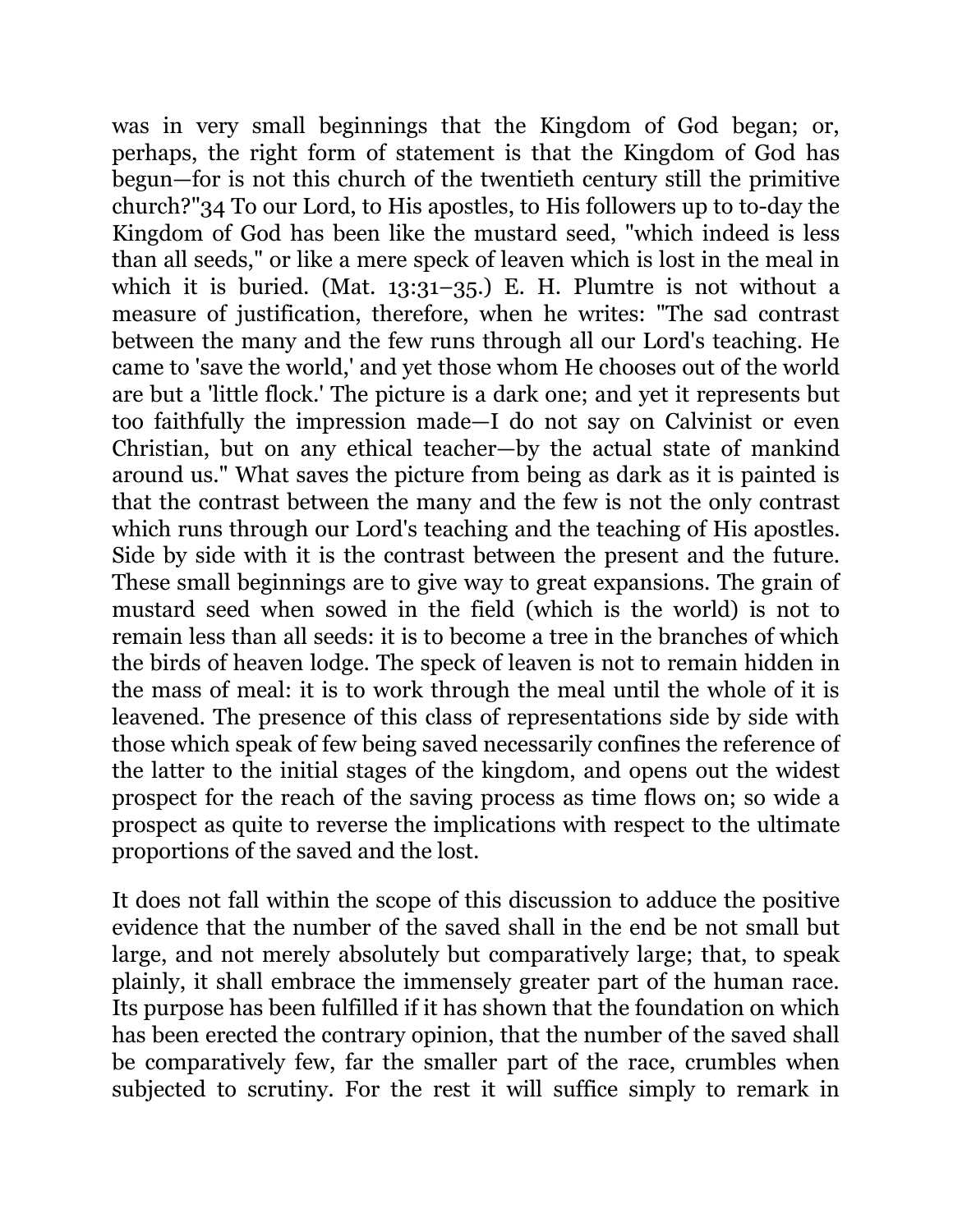passing that it is the constant teaching of Scripture that Christ must reign until He shall have put all His enemies under His feet—by which assuredly spiritual, not physical, conquest is intimated; that it is inherent in the very idea of the salvation of Christ, who came as Saviour of the world, in order to save the world, that nothing less than the world shall be saved by Him; and that redemption as a remedy for sin cannot be supposed to reach its final issue until the injury inflicted by sin on the creation of God is repaired, and mankind as such is brought to the destiny originally designed for it by its creator. We must judge, therefore, that those theologians have the right of it who not merely refuse to repeat the dogma that only a few are saved, but are ready to declare with Alvah Hovey, as he brings his little book on Biblical Eschatology to a close with a reference "to the vast preponderance of good over evil as the fruit of redemption," that "not only will order be restored throughout the universe, but the good will far outnumber the bad; the saved will be many times more than the lost."

These theologians include—to go no further afield—such honored names among prophets of our own as Charles Hodge, Robert L. Dabney and William G. T. Shedd. "We have reason to believe," writes Charles Hodge, "… that the number finally lost in comparison with the whole number of the saved will be very inconsiderable. Our blessed Lord, when surrounded by the innumerable company of the redeemed, will be hailed as the 'Salvator Hominum,' the Saviour of men, as the Lamb that bore the sins of the world." Robert L. Dabney, expressing regret that the fact has been "too little pressed" "that ultimately the vast majority of the whole mass of humanity, including all generations, will be actually redeemed by Christ," adds:38 "There is to be a time, blessed be God, when literally all the then world will be saved by Christ, when the world wall be finally, completely and wholly lifted by Christ out of the gulf, to sink no more. So that there is a sense, most legitimate, in which Christ is the prospective Saviour of the world." "Two errors, therefore," remarks W. G. T. Shedd, "are to be avoided: First, that all men are saved; secondly, that only a few men are saved.… Some … have represented the number of the reprobated as greater than that of the elect, or equal to it. They found this upon the word of Christ, 'Many are called, but few are chosen.' But this describes the situation at the time when our Lord spake, and not the final result of